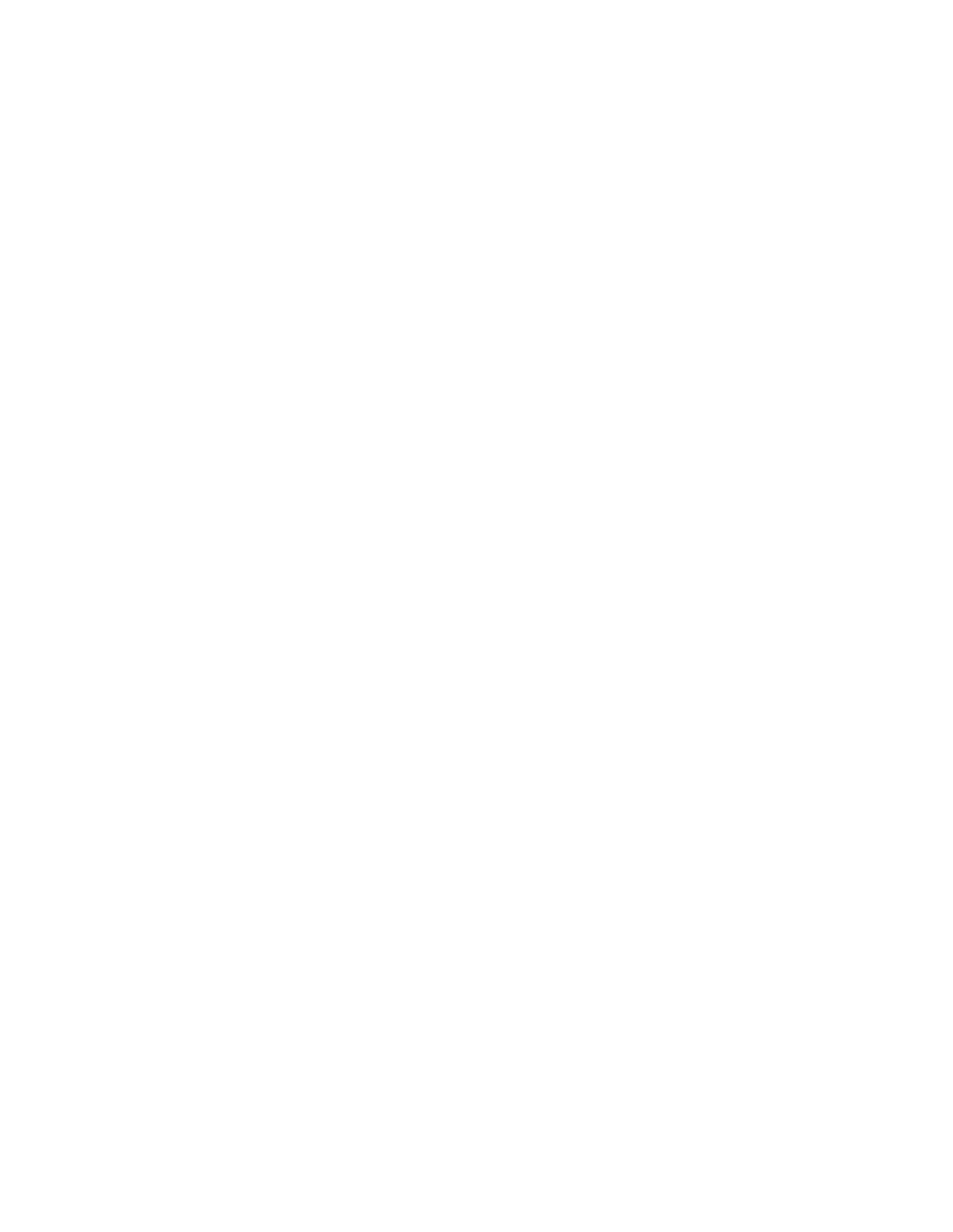#### **HILL, Chief Justice.**

[¶1] Appellant, Vincent A. Goulart (Goulart), entered a conditional plea of nolo contendere<sup>1</sup> to the crime of committing an immoral or indecent act with a child who was his step-daughter (victim).<sup>2</sup> The conditions that Goulart wanted to appeal were that the

 <sup>1</sup> W.R.Cr.P.  $11(a)(1)(A)(B)(2)$  (emphasis added) provides:

#### **Rule 11. Pleas.**

(a) Alternatives. --

(1) In General. -- A defendant may plead not guilty, not guilty by reason of mental illness or deficiency, guilty, or nolo contendere. If a defendant refuses to plead or if a defendant corporation fails to appear, the court shall enter a plea of not guilty.

(A) Nolo Contendere. -- A defendant may plead nolo contendere only with the consent of the court. Such a plea shall be accepted by the court only after due consideration of the views of the parties and the interest of the public in the effective administration of justice.

(B) Mental Illness or Deficiency. -- A plea of "not guilty by reason of mental illness or deficiency" may be pleaded orally or in writing by the defendant or the defendant's counsel at the time of the defendant's arraignment or at such later time as the court may for good cause permit. Such a plea does not deprive the defendant of other defenses and may be coupled with a plea of not guilty.

**(2) Conditional Pleas. – With the approval of the court and the consent of the attorney for the state, a defendant may enter a conditional plea of guilty or nolo contendere, reserving in writing the right, on appeal from the judgment, to seek review of the adverse determination of any specified pretrial motion. A defendant who prevails on appeal shall be allowed to withdraw the plea.**

<sup>2</sup> Wyo. Stat. Ann. § 14-3-105 (LexisNexis 2003) provides:

#### **§ 14-3-105. Immoral or indecent acts; penalty.**

(a) Except under circumstance constituting sexual assault in the first, second or third degree as defined by W.S. 6-2-302 through 6-2-304, any person knowingly taking immodest, immoral or indecent liberties with any child or knowingly causing or encouraging any child to cause or encourage another child to commit with him any immoral or indecent act is guilty of a felony. Except as provided by subsection (b) of this section, a person convicted under this section shall be fined not less than one hundred dollars (\$100.00) nor more than one thousand dollars (\$1,000.00) or imprisoned in the penitentiary not more than ten (10) years, or both.

(b) An actor convicted under subsection (a) of this section shall be punished by life imprisonment without parole if:

(i) The circumstances of the crime involve a victim who was under the age of sixteen (16) at the time of the offense and an actor who was at least four (4) years older than the victim; and

(ii) The actor has two (2) or more previous convictions for any of the following designated offenses, which convictions resulted from charges separately brought and which arose out of separate occurrences in this state or elsewhere:

(A) A conviction under W.S. 6-2-302 through 6-2-304 or a criminal statute containing the same or similar elements as a crime defined by W.S. 6-2-302 through 6-2-304;

(B) Repealed by Laws 1997, ch. 135, § 2, eff. July 1, 1997.

(C) A conviction under W.S. 14-3-105(a), or a criminal statute containing the same or similar elements as the crime defined by W.S. 14-3-105(a), if the circumstances of the crime involved a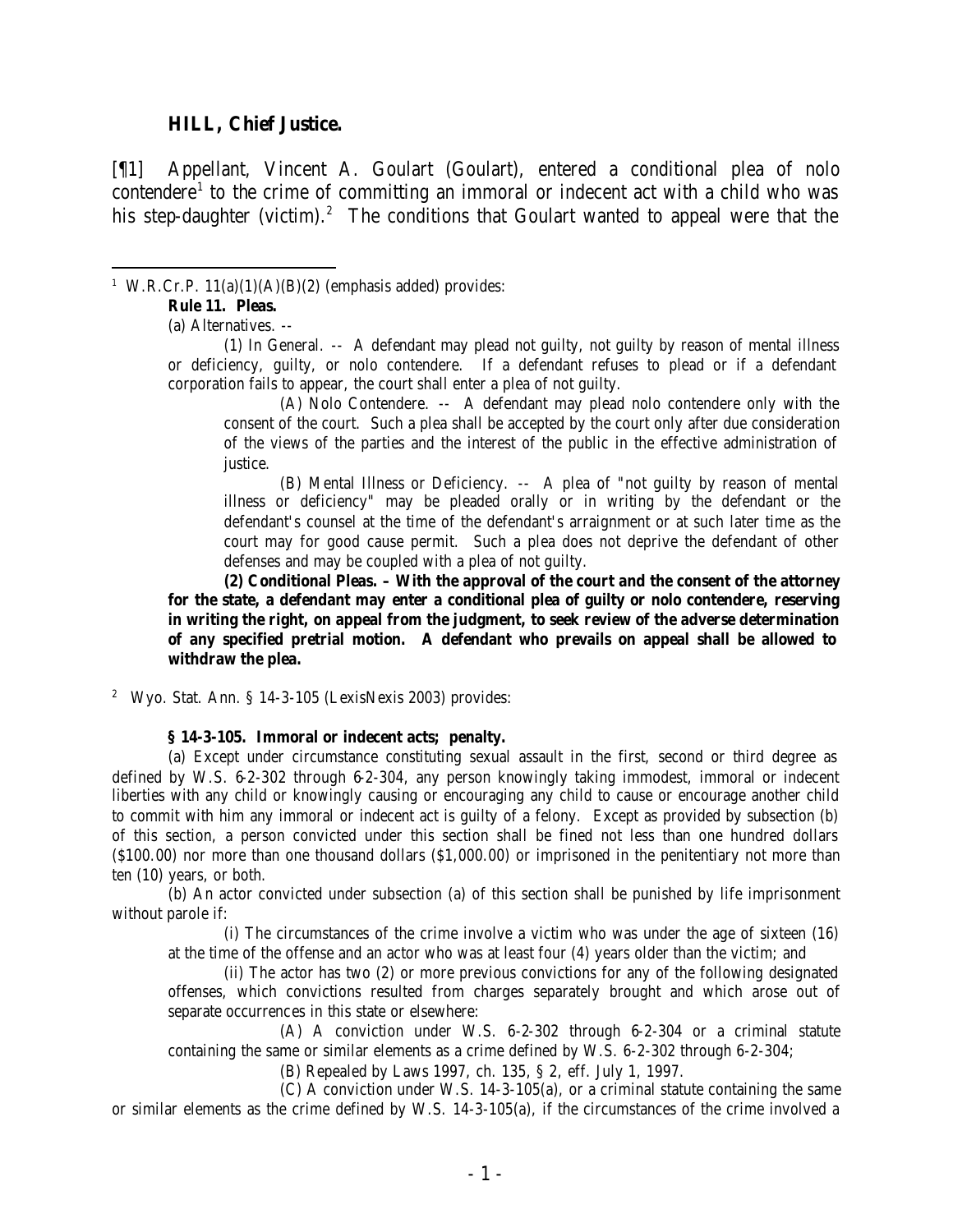district court erred in denying Goulart's motion to suppress statements made to the police, that a police officer "tainted" the victim's testimony by suggesting language to her during an interview, and that the district court erred in refusing to allow Goulart to introduce the testimony of the victim's sister (AG).

[¶2] We will affirm.

[¶3] Goulart poses the issues in these terms:

1. Were the defendant's rights pursuant to the Fifth and Fourteenth Amendments of the United States Constitution and Article 1, Section 6 of the Wyoming Constitution violated by the District Court's denial of the defendant's Motion to Suppress Tape recording?

2. When a police officer provides the terms "skin-toskin," "vagina" and "pelvis" to a minor child making accusations of indecent liberties, is a competency hearing required under Wyoming Law?

3. Did the trial court commit reversible err[or] by denying the defendant the right to call [AG] as a witness?

The State, in turn, states these issues:

1. Whether the district court committed reversible error in denying [Goulart's] motion to suppress his statement made to officer Curtis?

2. Whether the district court committed reversible error in denying [Goulart's] motion to conduct a "competency hearing" on the victim's ability to testify?

3. Whether the district court committed reversible error in granting the State's motion to preclude [Goulart] from calling the victim's sister as a witness?

 victim who was under the age of sixteen (16) at the time of the offense and an actor who was at least four (4) years older than the victim.

<sup>(</sup>c) As used in this section, "child" means a person under the age of eighteen (18) years.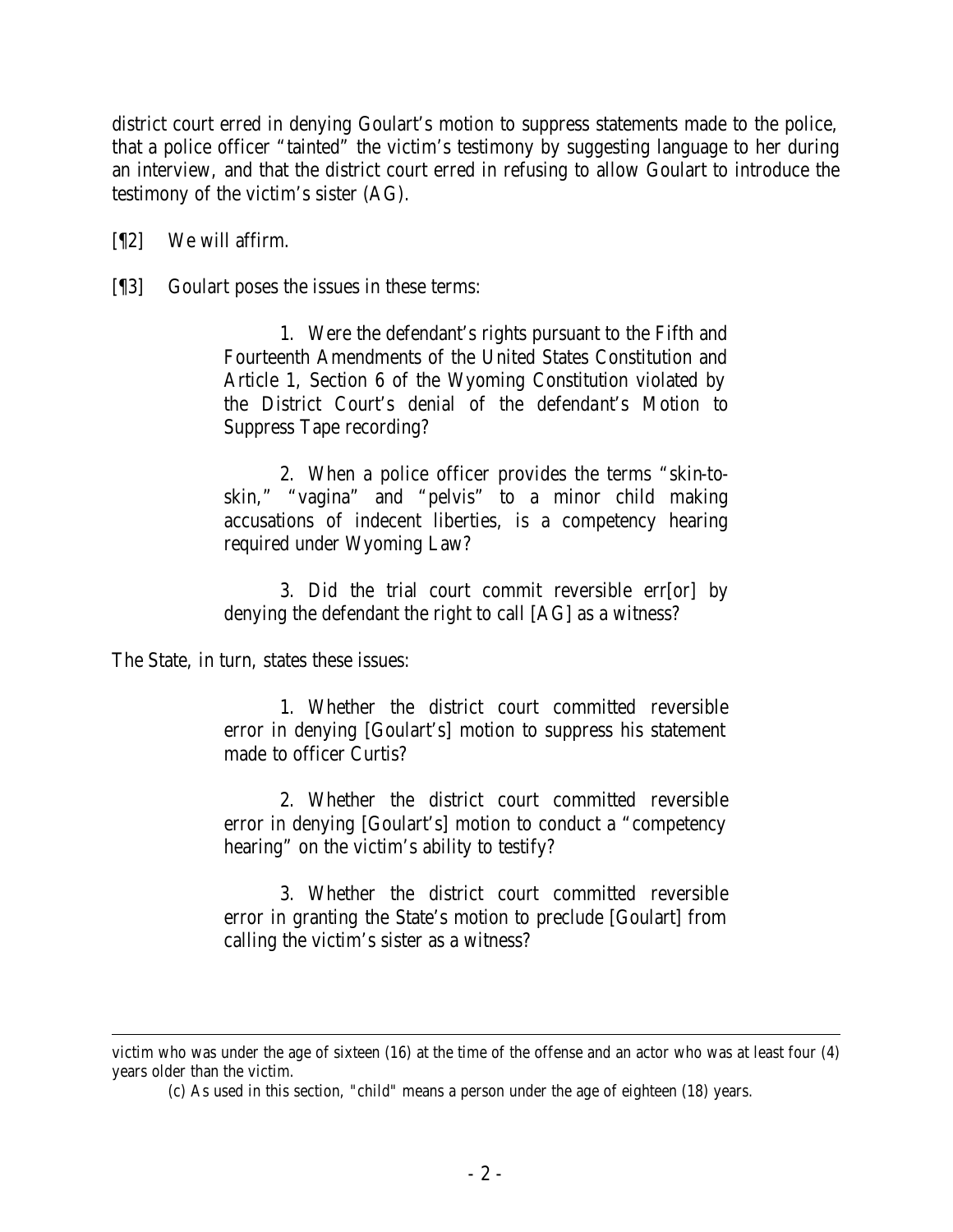## **FACTS**

[¶4] Goulart was charged with one count of committing an immoral or indecent act with the victim. The gravamen of the charge was that on or about October 4, 2000, Goulart touched the victim with his hand on her bare buttocks and that, later that same night, he touched her on her vaginal area, which was covered with clothing at the time. According to the victim, she and her younger brother were lying on their parents' bed watching TV when Goulart returned home at about midnight, after a night of drinking. The children's mother was away for the weekend. Goulart got in bed with the two children. The victim was wearing shorts and a T-shirt. The victim related that Goulart first rubbed her buttocks with his hand, placing his hand underneath her shorts. The victim then left that bedroom and went to her own room and got into the top bunk of a set of bunk beds. Goulart came downstairs and said she should come back to bed. She followed Goulart back to the parents' bed, whereupon Goulart used his hand to rub her vagina, placing his hand on top of her shorts. The victim said, "Daddy, please stop," and then lay down on the floor by the bed to sleep. The report of this incident to the police did not occur until several months later in February of 2001.

[¶5] On June 20, 2001, Goulart entered a plea of not guilty. On October 2, 2001, Goulart changed his plea to a plea of nolo contendere, reserving for appeal the issues we now have before us.

## **DISCUSSION**

## **Motion to Suppress Statement to Police**

[¶6] A trial court's ruling on a defendant's motion to suppress a statement on the grounds that it was made involuntarily is reviewed de novo. In conducting such a review, we defer to the trial court's findings of fact unless those findings are clearly erroneous. This Court considers all the evidence in the light most favorable to the trial court's determination because the trial court has the opportunity to hear the evidence and to assess the credibility of witnesses. The Fifth and Fourteenth Amendments to the United States Constitution, and Wyoming Constitution Article 1, §§ 6 and 11, require that confessions be voluntary. A statement that is obtained by coercion is not trustworthy and may not be used at trial against the person who made it. A defendant is deprived of the right to due process of law if an involuntary statement is admitted at his trial. A statement is considered to be voluntary if the defendant makes it of his own free and deliberate choice, and not because of intimidation, coercion or deception. The prosecution has the burden to prove, by a preponderance of the evidence, that a defendant's statement is voluntary. *Lara v. State*, 2001 WY 53, ¶9, 25 P.3d 507, ¶9 (Wyo. 2001); *also see Hadden v. State*, 2002 WY 41, ¶17, 42 P.3d 495, ¶17 (Wyo. 2002); and *Meek v. State*, 2002 WY 1, ¶13, 37 P.3d 1279, ¶13 (Wyo. 2002).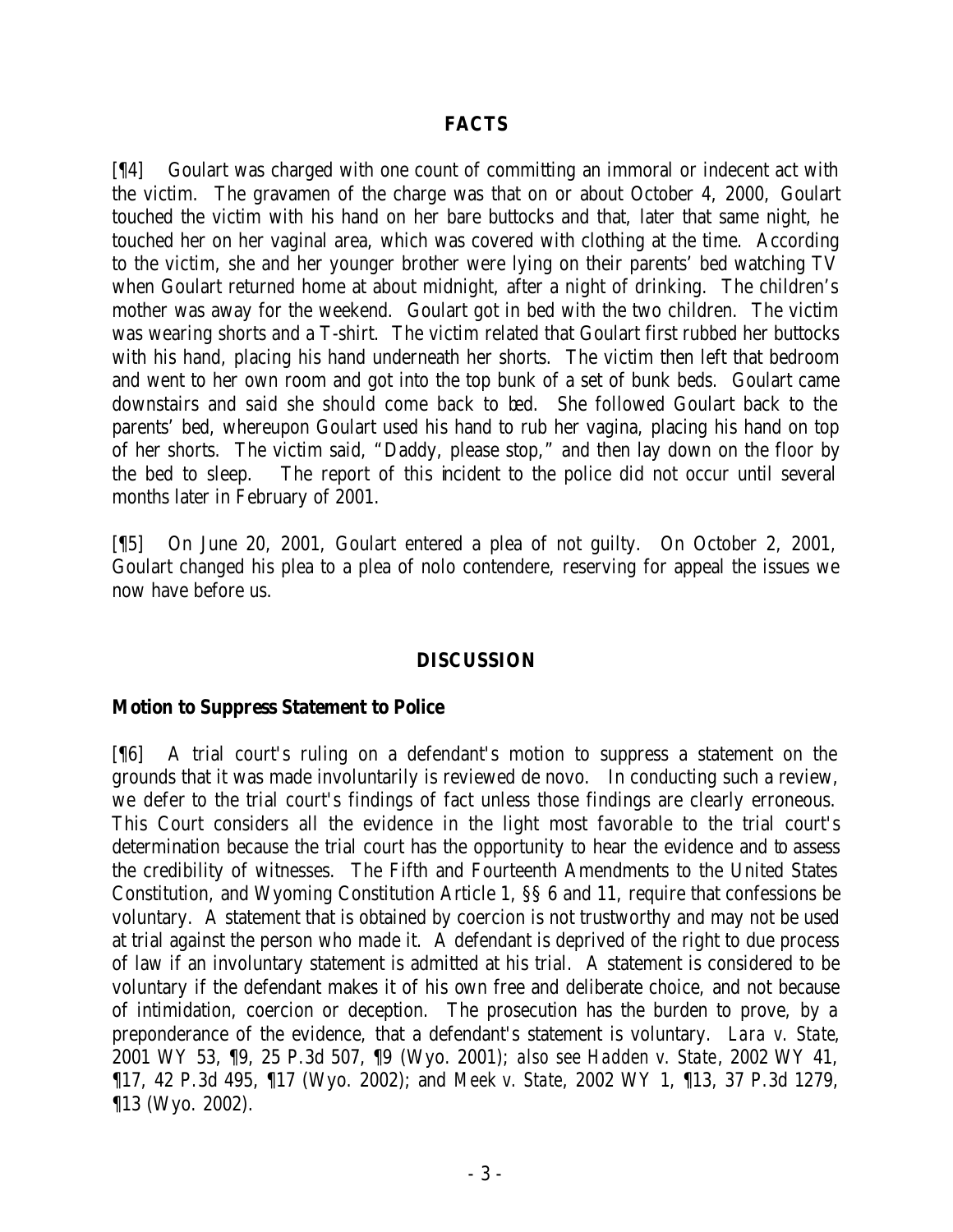[¶7] A capsule statement of Goulart's contentions in this regard is this: "The only issue is whether the degree of trickery, psychological pressure, threats, implied promises and inducements applied by the police officer in this case equate to involuntariness."

[¶8] The record shows that Goulart was asked to come to the police station in Torrington on February 20, 2001. The interview began at 10:00 a.m., and it lasted for about 90 minutes. Goulart came to the police station at the request of Police Officer Curtis, but Goulart was not under arrest, nor was he arrested the day of the interview. Goulart was given *Miranda* warnings before the interview commenced, and Officer Curtis testified that Goulart waived those rights and agreed to talk with him about the alleged crime. Goulart was not informed of the subject of the interview until after the interview was underway. Officer Curtis did not obtain a written *Miranda* waiver because he "had this on tape."<sup>3</sup> We note that the transcript of the tape does not include Goulart's responses indicating that he understood the *Miranda* warnings, though it does include his agreement to talk after the *Miranda* warnings were read to him. The tape itself is barely audible in this regard, but what sounds like "uh-hum" can be heard to most of the inquiries as to Goulart's understanding of his rights.

[¶9] Goulart relies principally upon our decision in *Evans v. State*, 944 P.2d 1120 (Wyo. 1997), in structuring his argument. Indeed, that case is directly in point, although it is to the opposite effect. That is, in the *Evans* case a district court ordered that a statement given to the police be suppressed and, thus, our analysis focused on the evidence favorable to the district court's ruling that the prosecution had failed to meet its burden of demonstrating the voluntariness of the statement. *Id.*, at 1126-28. That same sort of analysis, of course, applies equally here. However, in this instance the district court concluded that the State did meet its burden of demonstrating that the statements obtained from Goulart were voluntary, as well as that the evidence presented by Goulart did not seriously refute the State's evidence.

[¶10] The district court found that Goulart was asked to come to the police department for an interview. Before the interview, Goulart was informed that the police were investigating an allegation that he had molested the victim. The police informed Goulart of his *Miranda* rights and, in light of those warnings, Goulart agreed to answer questions. Goulart took a cell phone to the interview with him and took a call on it during the interview process. In addition, at one point Goulart indicated that he was going to leave but was persuaded by Officer Curtis to stay and complete the interview. Although Officer Curtis was insistent and persistent in his questioning, he did not force Goulart to answer questions. Indeed, Officer Curtis told Goulart he should not confess to something he did

 3 A written *Miranda* waiver constitutes "better" evidence than the tape-recorded waiver, and that is especially so in an instance such as this where the transcript does not clearly demonstrate the waiver, although the police officer's recollection was certain that it would.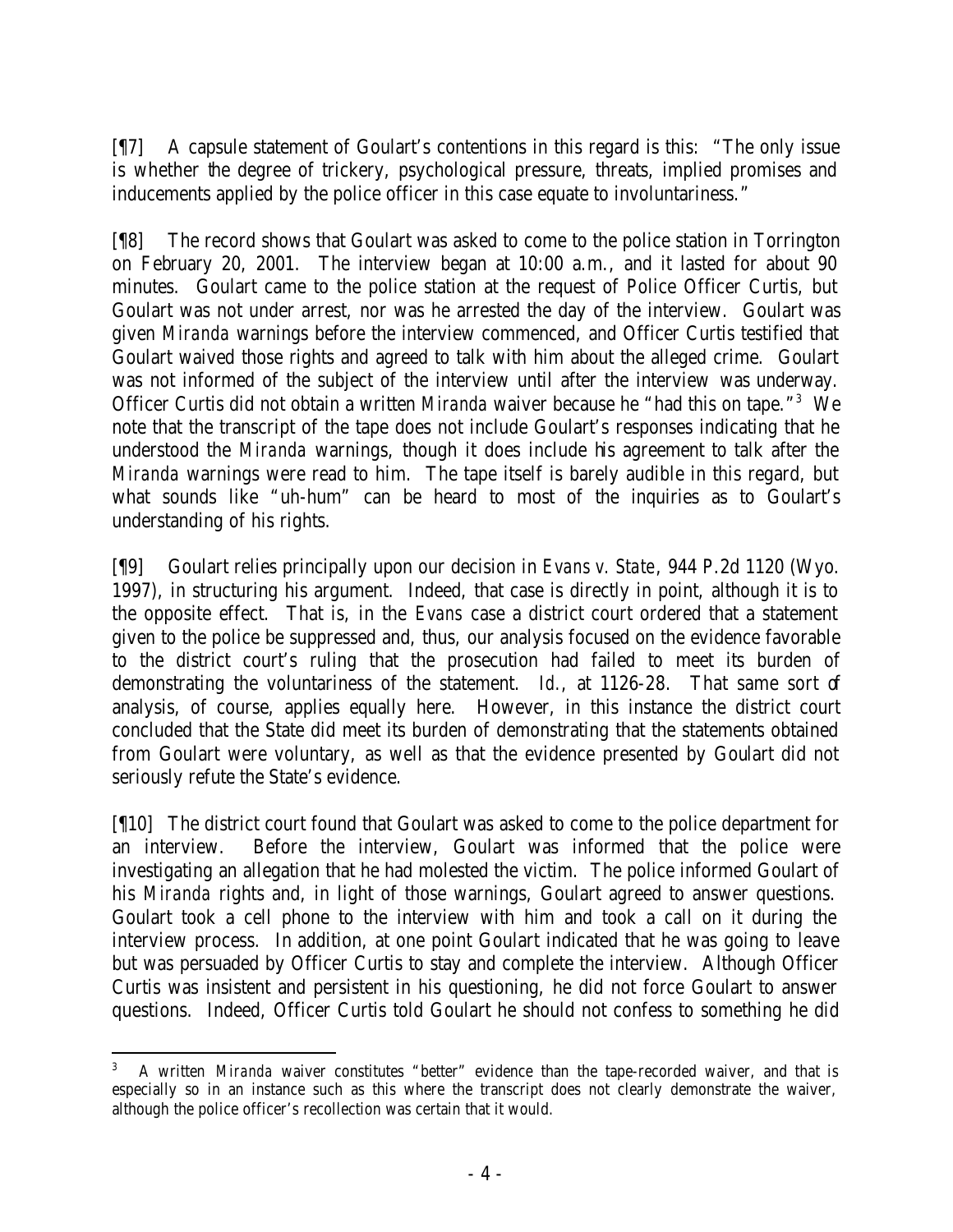not do. During the course of the interview, including one time after only a few minutes of questioning, Goulart conceded on several occasions that he might have touched his daughter accidentally, though he had no specific recollection of it. The district court concluded that Goulart had made his statements voluntarily after being given *Miranda* warnings. Further, Goulart was not in custody, and a reasonable person, given the circumstances, would have known that he was free to leave and free not to answer any questions.

[¶11] We have carefully reviewed the same materials that were available to the district court and, of course, we have done so considering all of the evidenc e in the light most favorable to the trial court's determination, because the trial court had the opportunity to hear the evidence and to assess the credibility of witnesses. We conclude that Goulart's statements were not the product of trickery, psychological pressure, threats, implied promises, and/or inducements used by the police officer. Thus, we also conclude that the trial court findings in this regard are not clearly erroneous, and we hold that the trial court did not err in denying the motion to suppress the statements at issue.

## **Did the Trial Court Fail to Conduct a Required Competency Hearing**

[¶12] The standard of review applicable to a competency hearing is clearly established:

We have held that when a child is called into the courtroom to testify, and the child's competency is called into question by either party, it is the duty of the trial court to make an independent examination of the child to determine competency, and that determination will not be disturbed unless shown to be clearly erroneous. *English v. State*, 982 P.2d 139, 145 (Wyo.1999). In *English*, we also held that an assertion that a child's testimony was tainted could best be comprehended as a part of the competency hearing and that a separate taint hearing is not required. 982 P.2d at 146. In *English*, we established that the requirement that a competency hearing on the issue of "taint," based on an assertion that the child's statements were the product of suggestive or coercive interview techniques, or some other potentially improper influence, is triggered whenever a party presents the court with "some evidence" that a child witness is incompetent. 982 P.2d at 146-47; *Ryan v. State*, 988 P.2d 46, 58 (Wyo.1999).

*Alicea v. State*, 13 P.3d 693, 697 (Wyo. 2000) (footnote omitted); *also see Billingsley v. State*, 2003 WY 61, ¶¶9-10*,* 69 P.3d 390*, ¶*¶9-10 (Wyo. 2003); and *Wilde v. State* 2003 WY 93, ¶7, 74 P.3d 699, ¶7 (Wyo. 2003).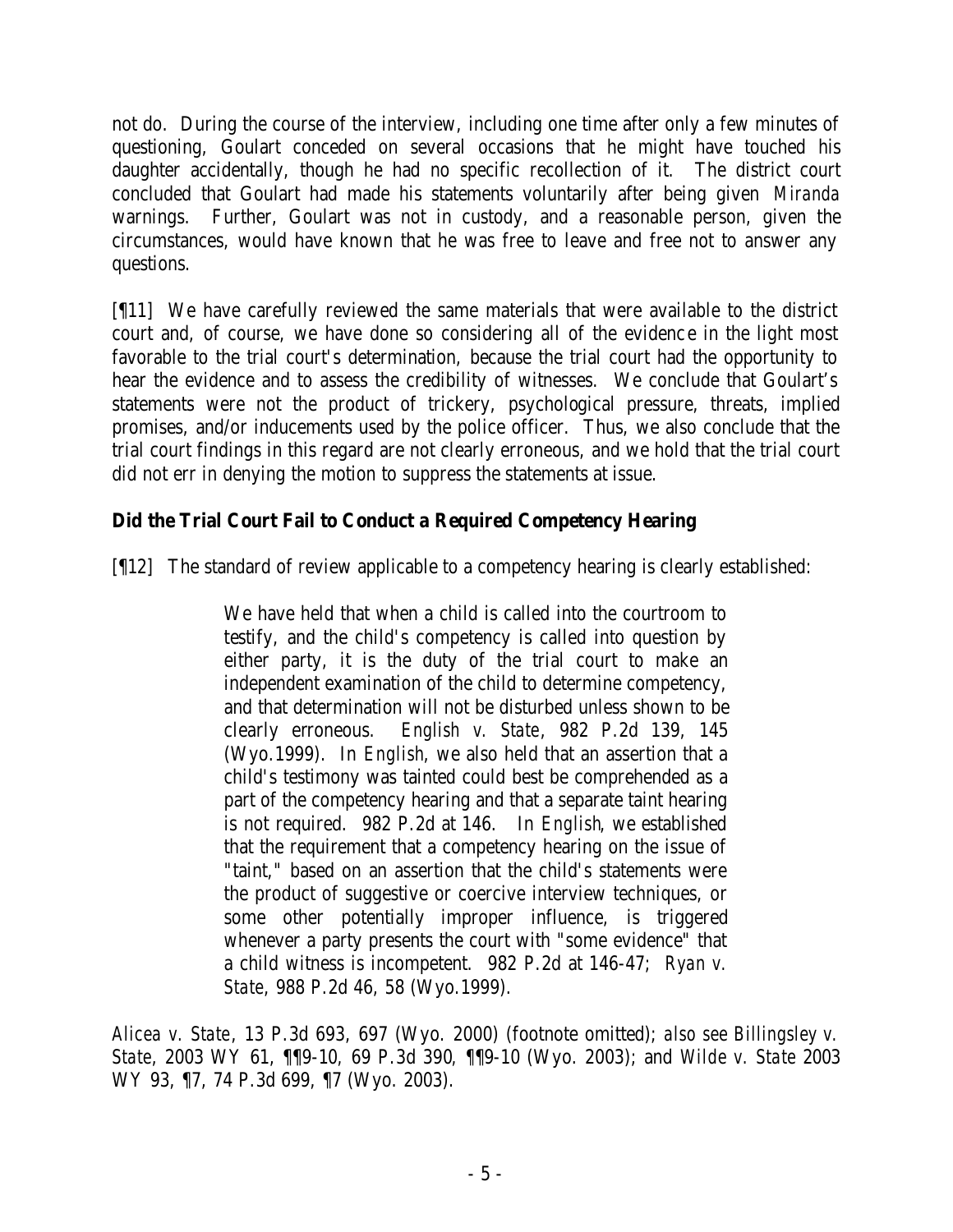[¶13] At its September 14, 2001 hearing on motions, the district court heard Goulart's motion concerning the competency of the victim. That motion was based on the theory that Officer Curtis "tainted" her testimony by suggesting the words she should use to describe what had happened to her, in particular, the words "skin-on-skin" with reference to Goulart rubbing his hand on the victim's bare buttocks, and the words "vagina" and "pelvis." At the preliminary hearing, defense counsel cross-examined the victim about the interview process used by Officer Curtis, and the victim admitted that Curtis helped her find words to express what she was trying to say. That testimony was tape -recorded and a transcript of it is a part of the record on appeal, as well as a part of the evidence the district court utilized in deciding the instant motion. At the hearing, Goulart's attorney called Officer Curtis as a witness and examined him about the interview with the victim. As a prefatory matter, Curtis was asked if the interview was recorded and he answered that the interview was neither tape-recorded nor video recorded because two officers were present to observe the interview. When the examination of Officer Curtis was complete, Goulart's attorney announced to the district court, "I have no more evidence, just argument." The argument presented by defense counsel was based on the case *English v. State*, 982 P.2d 139 (Wyo. 1999), and, at the conclusion of that argument, defense counsel asked "that the written statement of [the victim] and the testimony [of the victim at the preliminary hearing] be excluded."

[¶14] The district court then made these oral findings:

With respect to the competence or any taint, Rule [WRE] 601 provides that all witnesses are competent unless the rules provide otherwise; and the Court then starts with the presumption, or at least with the suggestion under the rule, that this witness is competent.

Her competence and the lack of any taint of suggestion or ideas planted in her mind by Officer Curtis are also found in the fact that there were not leading questions asked, that she was in the fifth grade, 11 years old, that she seemed intelligent, that she responded appropriately to many questions, that she wrote out a story from beginning to end without pausing and without any input from the interviewer.

The Court finds that the consistency in her story between the verbal story and her written story and her testimony at preliminary hearing is an indication of its being independent and voluntary and being not suggested to by Mr. Curtis at the particular interview that he was.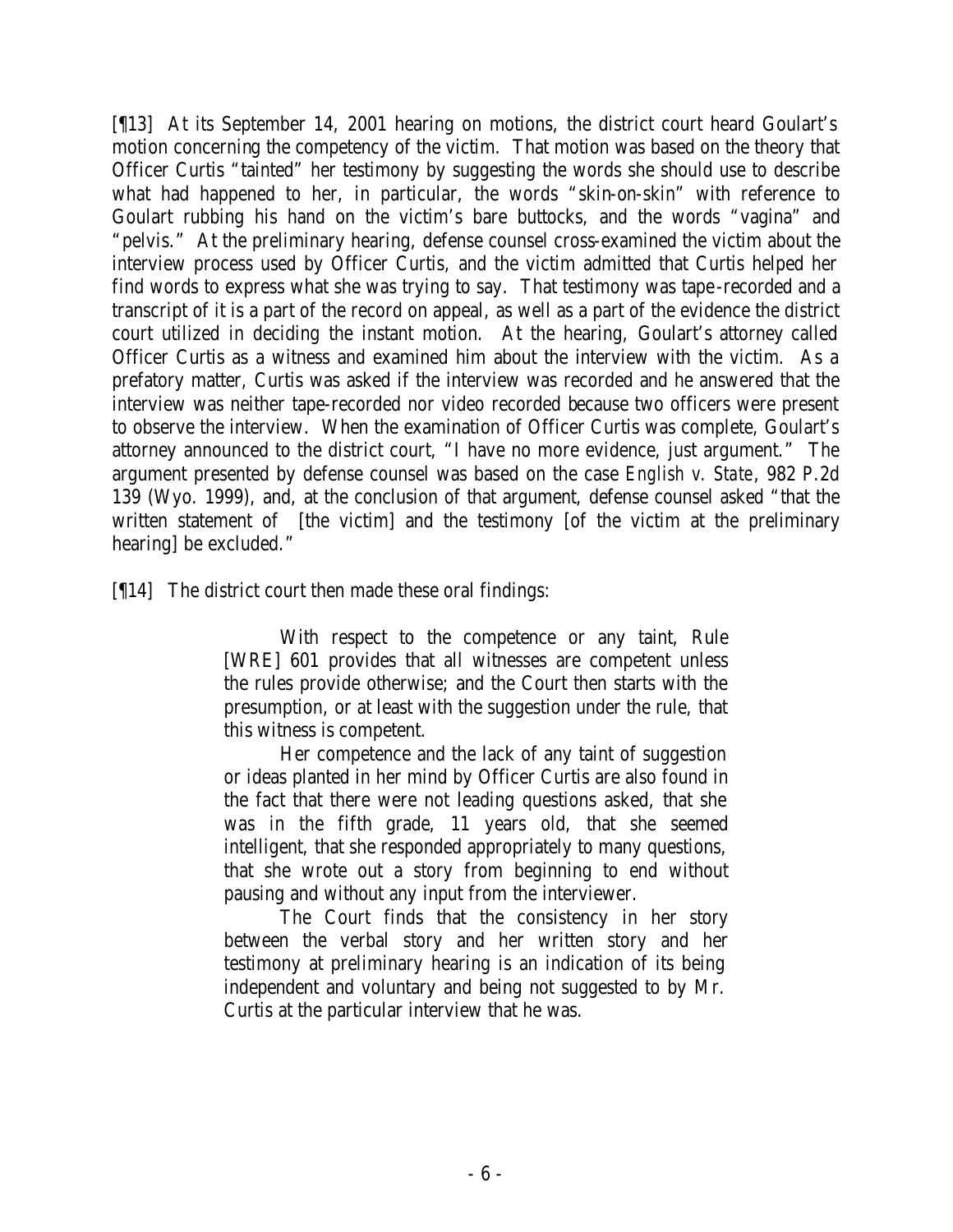The Court does note that this individual, this witness, used two or three terms that may have been beyond her years and may have not, but the court finds the testimony here today is very specific, that the witness had a difficult time of getting from her vocabulary the correct anatomical word or way to describe – method to describe something, and so she was supplementing that description with physical demonstration, or showing or pointing at something.

And it was entirely reasonable and appropriate for the officer to provide that word once she identified the body part or the location of wherever she is talking about.

It would be quite a different thing if the officer started out suggesting to her that she was touched in a certain place or that it went some way, and then gave her the anatomical word for that place; but that's not what happened here. Instead, the witness described what happened, struggled for a word, and Officer Curtis simply gave it to her.

That's not a taint.

[¶15] The district court asked counsel if there was anything further and both sides indicated that there was not.

[¶16] The record on appeal supports only one conclusion and that is that the district court held a competency hearing as contemplated by *English*, and that the district court's conclusion that the victim was competent, and that her testimony was not tainted, is not clearly erroneous. Indeed, such a conclusion is wholly consistent with the evidentiary material brought to the district court's attention by Goulart. We hold that the district court did not err with respect to this matter.

## **Did the District Court Err by Denying Goulart the Right to Call AG as a Witness**

[¶17] We have repeatedly articulated the standard of review for evidentiary rulings:

Evidentiary rulings are within the sound discretion of the trial court and include determinations of the adequacy of foundation and relevancy, competency, materiality, and remoteness of the evidence. This court will generally accede to the trial court's determination of the admissibility of evidence unless that court clearly abused its discretion.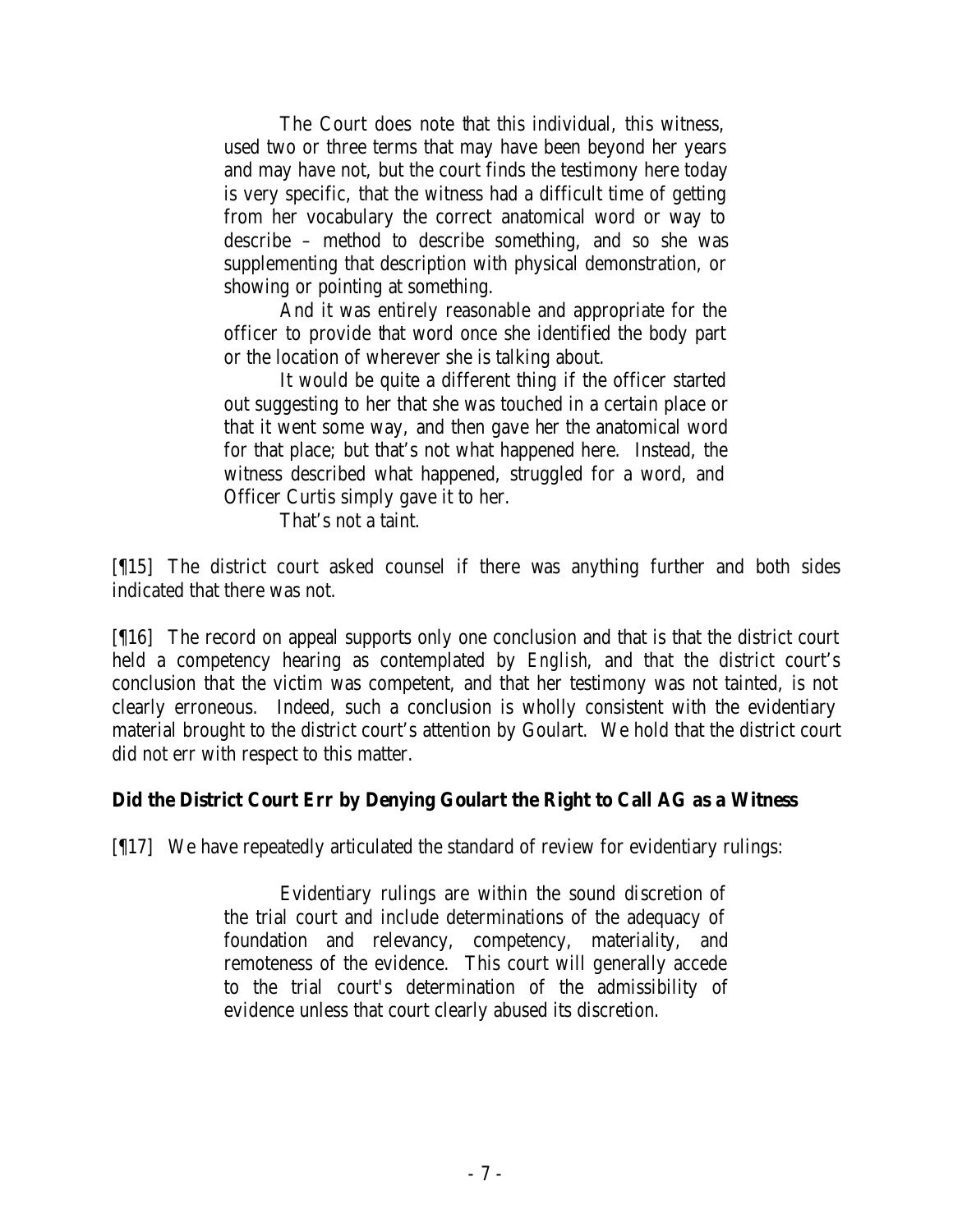*Solis v. State*, 981 P.2d 34, 36 (Wyo.1999) (citation omitted). We have described the standard of an abuse of discretion as reaching the question of the reasonableness of the trial court's choice. Judicial discretion is a composite of many things, among which are conclusions drawn from objective criteria; it means exercising sound judgment with regard to what is right under the circumstances and without doing so arbitrarily or capriciously. "In the absence of an abuse of discretion, we will not disturb the trial court's determination." [*Griswold v. State*, 2001 WY 14, ¶7, 17 P.3d 728, ¶7 (Wyo.2001).] The burden is on the defendant to establish such abuse.

*Skinner v. State*, 2001 WY 102, ¶25, 33 P.3d 758, ¶25 (Wyo.2001), cert. denied, --- U.S. ---, 122 S.Ct. 1554, 152 L.Ed.2d 477, 2002 WL 205622 (2002) (some citations omitted).

*Willis v. State*, 2002 WY 79, ¶16, 46 P.3d 890, ¶16 (Wyo. 2002).

[¶18] Goulart proposed to call his older step-daughter, AG, as a witness. We will not set out in detail the reasoning behind this argument because the district court left open the possibility that he would admit the testimony at trial. The gist of the offer of proof was that AG would testify about the good and continuing relationship she had with Goulart both before and after the incident of indecency with the victim, as well as that she did not believe the victim. The district court's oral ruling on this issue makes clear that although it deemed that the proposed testimony "would not make the determination of any fact at issue in this case more or less probable":

> There are many opportunities, however, when her testimony might be or could be – anyhow, her testimony might be appropriate rebuttal, certainly might happen, if there was something particularly said that she knew about.

[¶19] We conclude that Goulart has not carried his burden of establishing that the district court abused its discretion in making the pretrial determination it made with respect to this proffered evidence.